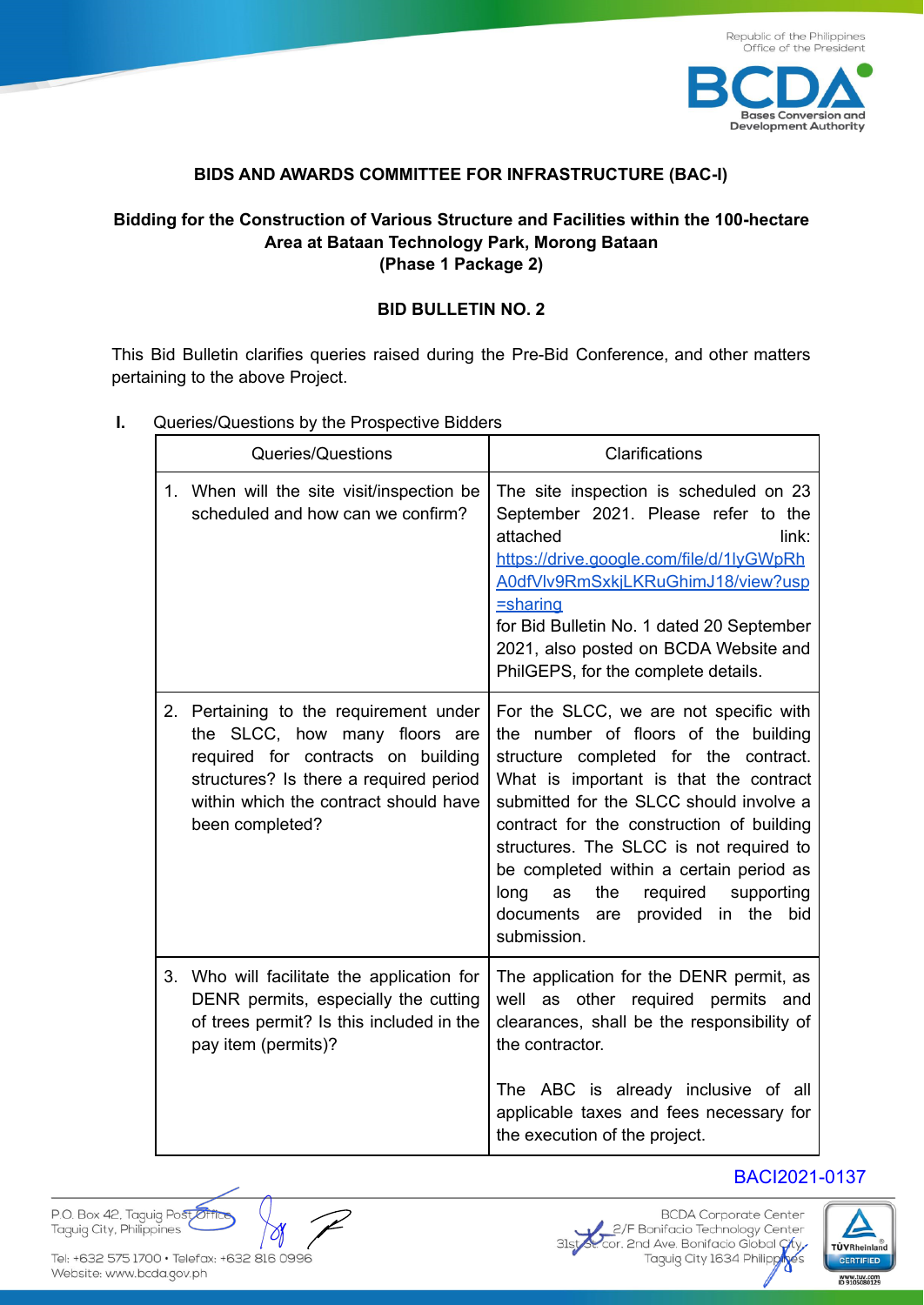

|    | 4. Will this project start simultaneously<br>with the site development in some<br>areas of the 100 hectares?                          | Yes.                                                                                                                                                                                                                                                                     |  |
|----|---------------------------------------------------------------------------------------------------------------------------------------|--------------------------------------------------------------------------------------------------------------------------------------------------------------------------------------------------------------------------------------------------------------------------|--|
| 5. | Is the bidding allowed for foreign<br>contractors?                                                                                    | Yes, it is allowed.<br>Foreign bidders should form a Joint<br>Venture (JV) or a consortium with Filipino<br>contractors. The maximum participation<br>of the foreign entity in the JV/Consortium<br>should be 40% consistent with Section<br>23.4.2 of the IRR of RA9184 |  |
| 6. | For the PRC license under renewal, is<br>the Official Receipt acceptable as<br>proof of application for renewal?                      | Yes. For nominated key personnel whose<br>license is still for renewal, bidders must<br>submit a copy of the Official Receipt as<br>proof of application for renewal of the<br>PRC identification card.                                                                  |  |
| 7. | Can the bidders be provided with a<br>copy of the presentation of the<br>Pre-Bid Conference?                                          | The minutes of the pre-bid conference<br>will be provided upon a written request<br>from the bidder/s.                                                                                                                                                                   |  |
| 8. | Can we alter the issued<br>Bill of<br>Quantities? Or can we add a pay<br>item?                                                        | No. The details (i.e., item no., description,<br>unit, and quantity) of the pay items in the<br>BOQ cannot be altered. For purposes of<br>this bidding, alteration of the BOQ is not<br>allowed and doing so will be a ground for<br>disqualification.                   |  |
| 9. | The requirement for a PCAB license<br>does not specify vertical structures<br>but only mentions general buildings,<br>please clarify. | The PCAB license required for this<br>bidding is Large B for General Building,<br>specifically GB-1.                                                                                                                                                                     |  |

P.O. Box 42, Taguig Post Office<br>Taguig City, Philippines

 $\gamma$ 

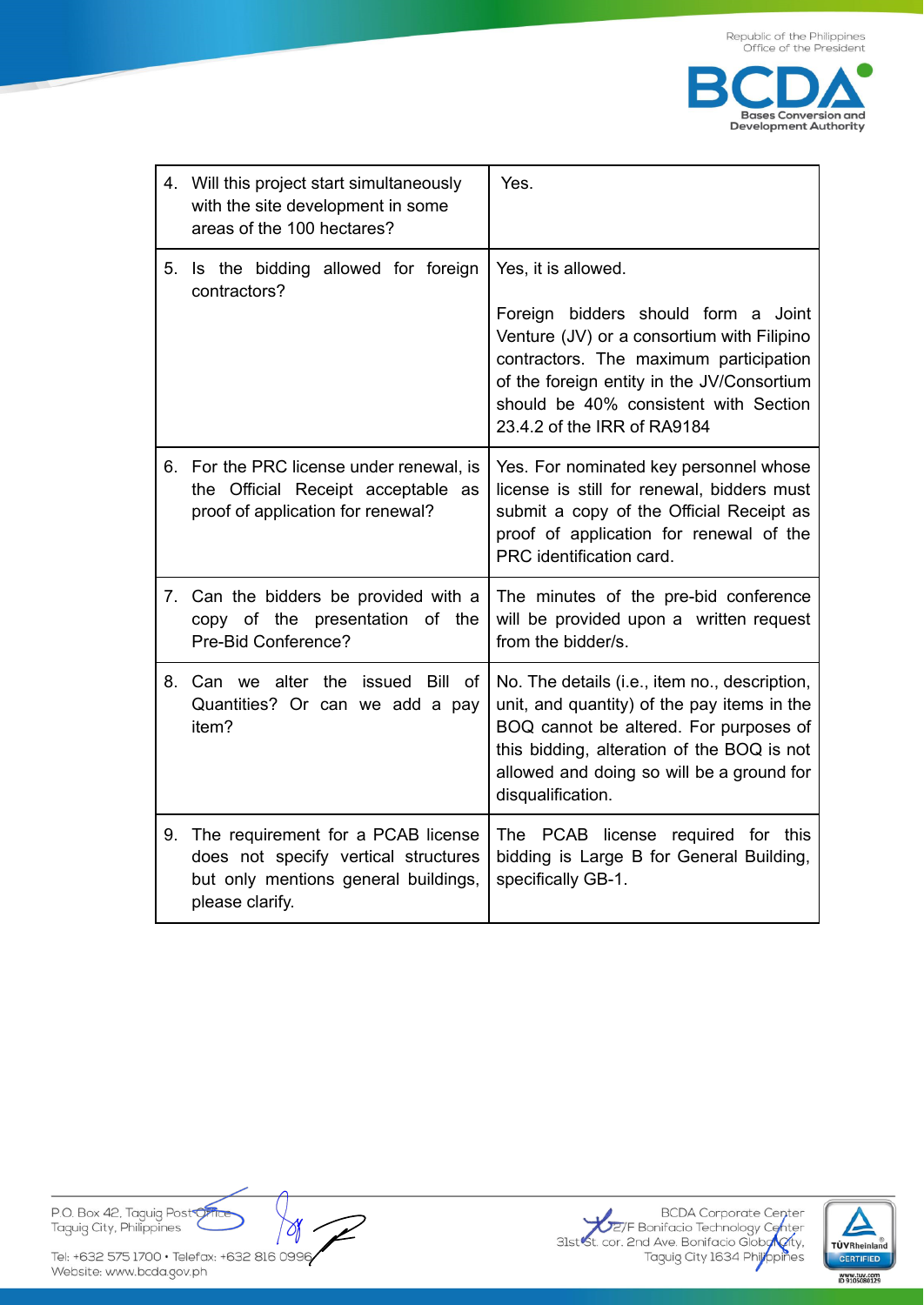| 10. For the SLCC requirement equivalent<br>to at least 50% of the ABC, may we<br>refer to the total Contract amount and<br>not the amount for the<br><b>Building</b><br>portion only?                 | The evaluation for the required amount<br>under the SLCC shall not be limited to<br>the cost of the building structure.<br>The cost of the site development in the<br>contract will also be considered provided<br>that it will not exceed 20% of the contract<br>cost of the declared SLCC.<br>The computed cost of the SLCC must be<br>equivalent to at least 50% of the ABC or<br>Php 1,523,431,394.39 to satisfy the<br>requirement. |
|-------------------------------------------------------------------------------------------------------------------------------------------------------------------------------------------------------|------------------------------------------------------------------------------------------------------------------------------------------------------------------------------------------------------------------------------------------------------------------------------------------------------------------------------------------------------------------------------------------------------------------------------------------|
| 11. For the minimum requirement for<br>equipment, the required capacity for<br>the water truck is 1600 liters? Please<br>clarify.                                                                     | The required capacity for the water truck<br>should be 16,000 liters.                                                                                                                                                                                                                                                                                                                                                                    |
| 12. Regarding the requirement for a<br>dump truck, is it supposed to be a<br>single unit truck that has a capacity of<br>15 cu.m. or can we use two trucks<br>that have a total capacity of 15 cu.m.? | The required equipment is a single unit<br>with a capacity of 15 cu.m.                                                                                                                                                                                                                                                                                                                                                                   |
| 13. Is the SLCC of a foreign contractor<br>allowed to be used as the reference<br>for the SLCC?                                                                                                       | Yes, the single completed contract of a<br>foreign contractor may be declared as the<br>SLCC of bidders forming a Joint Venture<br>or consortium. Provided that the required<br>supporting documents<br>under Section<br>23.4.2.5 of the Revised IRR of RA9184<br>are complied.                                                                                                                                                          |
|                                                                                                                                                                                                       | However, for documents that are in a<br>foreign language other than English,<br>these documents must be accompanied<br>by a document translated in English<br>which shall be translated by any of the<br>following:                                                                                                                                                                                                                      |

P.O. Box 42, Taguig Post Office Taguig City, Philippines

Tel: +632 575 1700 · Telefax: +632 816 0996 Website: www.bcda.gov.ph

 $\rightsquigarrow$ 

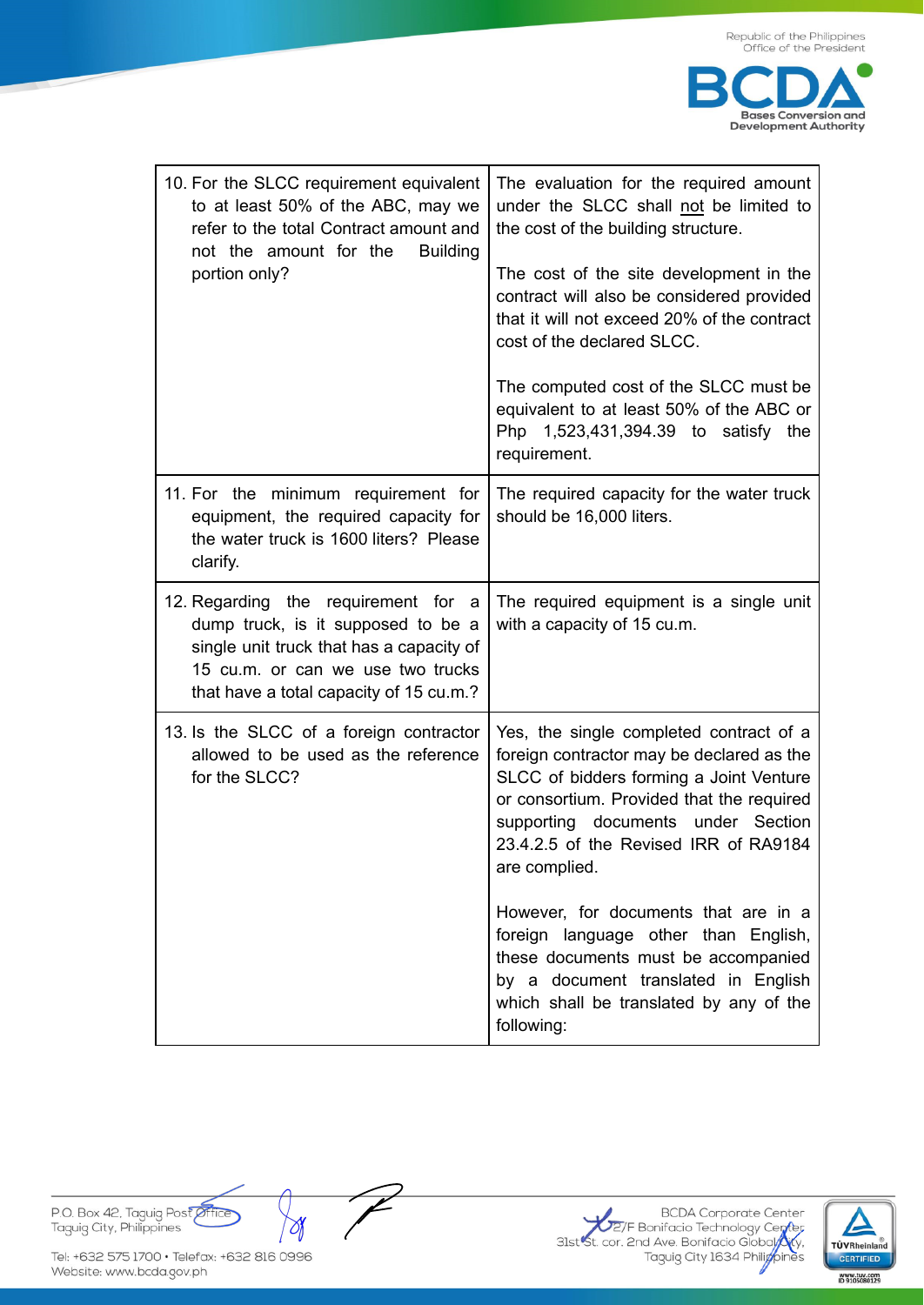

|                                                                                                     | a. The relevant foreign government<br>agency;                                                                 |  |  |
|-----------------------------------------------------------------------------------------------------|---------------------------------------------------------------------------------------------------------------|--|--|
|                                                                                                     | b. The foreign government agency                                                                              |  |  |
|                                                                                                     | authorized to translate foreign<br>documents; or                                                              |  |  |
|                                                                                                     | c. A registered translator in the                                                                             |  |  |
|                                                                                                     | country of the foreign bidder.                                                                                |  |  |
|                                                                                                     | Moreover, the translated documents shall<br>be authenticated by either of the following:                      |  |  |
|                                                                                                     |                                                                                                               |  |  |
|                                                                                                     | a. The appropriate Philippine foreign<br>service establishment or post; or                                    |  |  |
|                                                                                                     |                                                                                                               |  |  |
|                                                                                                     | b. Offices equivalent to foreign                                                                              |  |  |
|                                                                                                     | service posts which have                                                                                      |  |  |
|                                                                                                     | jurisdiction over the bidder's                                                                                |  |  |
|                                                                                                     | affairs in the Philippines.                                                                                   |  |  |
| 14. What if there is a Pay Item required to<br>be implemented but not included in<br>the given BOQ? | The adjustment of Pay Items in the given<br>BOQ is only allowed during the project<br>implementation, if any. |  |  |

| 15. Is variation allowed?                                                                                                                                                                                                                        | Yes. Variation Order is allowed, subject to<br>the conditions under the revised 2016<br>IRR of RA 9184 and BCDA approval.                                                                                                                                                                                                                   |  |
|--------------------------------------------------------------------------------------------------------------------------------------------------------------------------------------------------------------------------------------------------|---------------------------------------------------------------------------------------------------------------------------------------------------------------------------------------------------------------------------------------------------------------------------------------------------------------------------------------------|--|
| 16. I understand that if the location of the<br>project is within the BCDA Freeport<br>zone, it won't be<br>subject to<br>government tax. My question is, given<br>that the project is located in Morong,<br>Bataan, is it still subject to tax? | For this project, we will be taxed<br>accordingly. All bid proposals shall be<br>inclusive of all applicable taxes and fees.                                                                                                                                                                                                                |  |
| 17. What is the percentage of VAT in the<br>ABC?                                                                                                                                                                                                 | The VAT component to be used for the<br>bidding shall be 12%, as reflected in the<br>template for the Detailed Cost Estimate<br>(DCE) form.                                                                                                                                                                                                 |  |
| 18. Package 2 includes the construction<br>of structures. The question is, what<br>about the site development? Is it<br>included in another package?                                                                                             | Package 2 essentially consists of the<br>construction of the building structures<br>with some minimal site development<br>components surrounding the areas of the<br>building structures. Usually, these are the<br>parking spaces. The major<br>site<br>development works for the entire 100<br>hectares such as the roads, utilities, and |  |

P.O. Box 42, Taguig Post<del>. Office</del><br>Taguig City, Philippines

 $\overline{\mathscr{C}}$  $\rightsquigarrow$ 

**BCDA** Corporate Center BUJA Corporate Center<br>31st 91. cor. 2nd Ave. Bonifacio Global City.<br>Taguig City 1634 Philippines

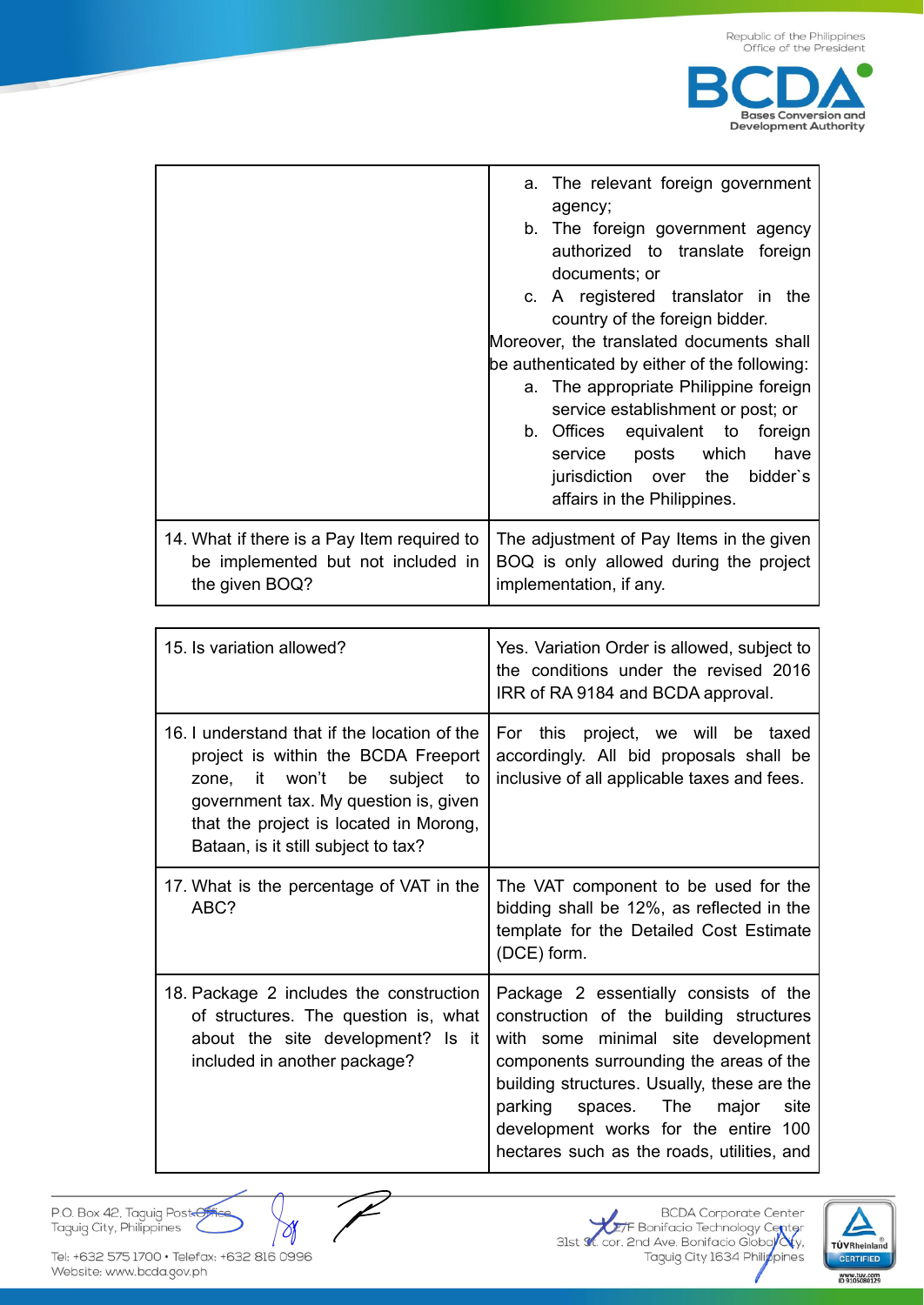

|                                                                                                                      | the like, are subject to a separate bidding<br>package.                                                                                                                                                                                                                                                                                                               |
|----------------------------------------------------------------------------------------------------------------------|-----------------------------------------------------------------------------------------------------------------------------------------------------------------------------------------------------------------------------------------------------------------------------------------------------------------------------------------------------------------------|
| 19. Have you identified any inter-phasing<br>issues considering the simultaneous<br>procurement of packages 1 and 2? | Considering the size of the area and its<br>accessibility, we don't see any issues as<br>of this time. But should there be any that<br>may arise during the implementation of<br>the project, there will be construction<br>managers/supervisors on site that can<br>immediately coordinate, assist and guide<br>to address/resolve the same.                         |
| 20. Is Package 1 already ongoing? What<br>do we expect during the ocular?                                            | Not yet. The bidding for Package 1 is<br>being facilitated by another agency and is<br>also expected to be awarded almost<br>simultaneously with this project. During<br>the ocular, you can investigate the actual<br>site condition of the area of the Project.<br>We don't have any development yet on<br>the site aside from the access roads<br>within the area. |
| 21. Sales under BDCA are Zero Rated<br>Sales?                                                                        | No. Sales to BCDA are not zero-rated<br>sales. For purposes of this project, it is<br>subject to VAT and income tax.                                                                                                                                                                                                                                                  |
| 22. What area do we consider in the Site<br>Development Works? Is it the Building<br>Footprint?                      | Earthworks under Site Development<br>comprise the earthworks for the parking<br>spaces<br>adjacent<br>the<br>buildings.<br>to<br>Structural earthworks for the building<br>footprint are included under Structural<br>Works (All Buildings) of the BOQ and<br>Detailed Cost Estimate.                                                                                 |
| 23. Will<br>there<br>be<br>covid<br>protocol<br>a<br>implemented at the site? If so, is this<br>included in the ABC? | COVID-19 health<br>Yes,<br>and<br>safety<br>protocols on site will strictly be complied<br>with during contract implementation. Said<br>protocols were considered and included<br>in the computation of the ABC.                                                                                                                                                      |
| 24. Where are we going to use the two<br>(2) bulldozer units being required for<br>the minimum equipment?            | The bulldozer will be used for clearing<br>and grubbing, earthmoving and other<br>necessary earthworks.                                                                                                                                                                                                                                                               |

P.O. Box 42, Taguig Post effice

 $\overline{\mathscr{C}}$  $\rightsquigarrow$ 

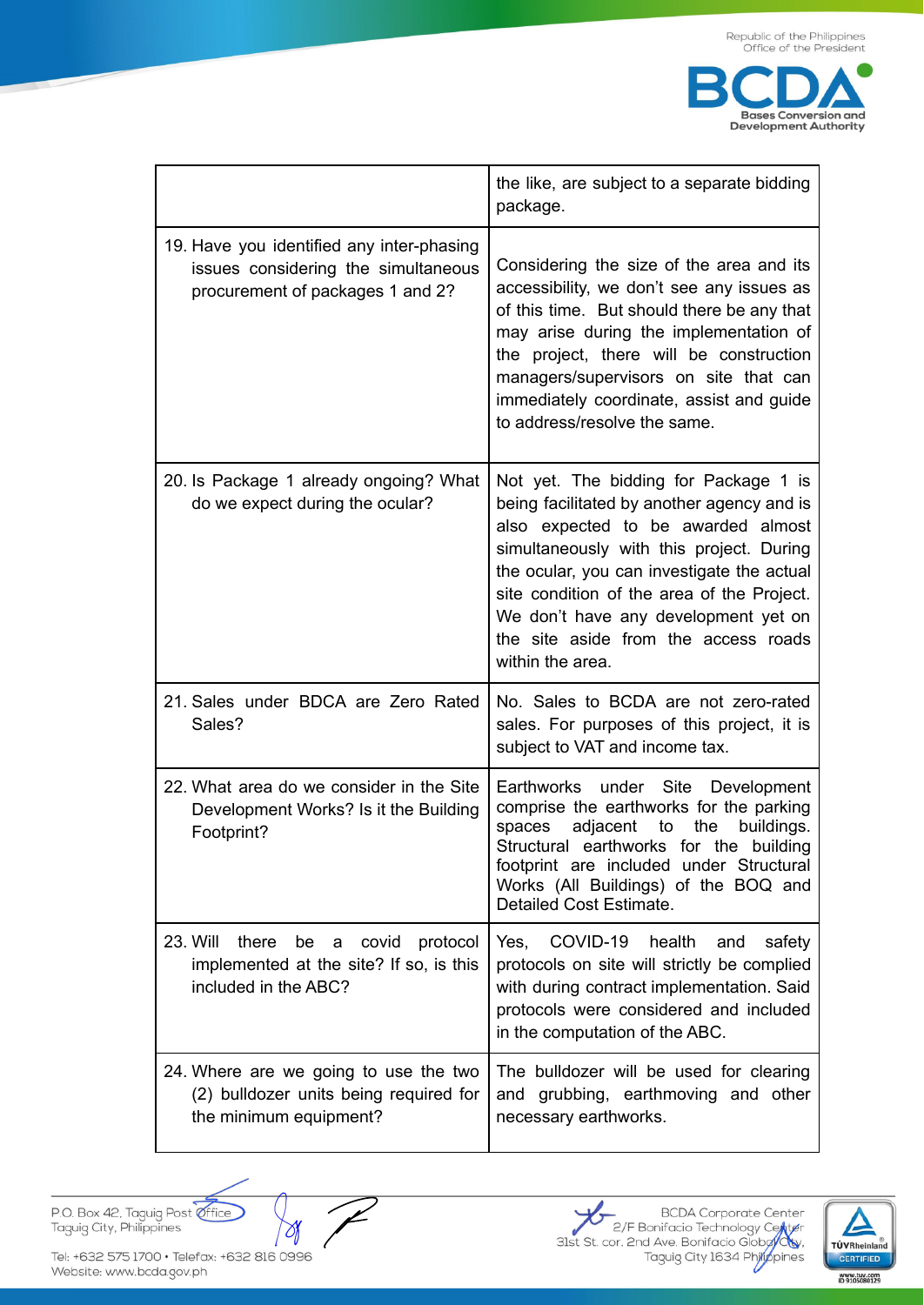**Bases Conversion and Development Authority** 

#### **II. PRESENTATION FOR THE PRE-BID CONFERENCE**

The presentation discussed during the Pre-Bid Conference is provided using the link: *https://drive.google.com/file/d/1MelWAHu2UfMqydsAbcLNQAhkKJiUrJ6\_/view* This presentation is for discussion purposes only. Should there be any inconsistencies between the bid documents and the presentation, the former shall prevail.

#### **III. SCHEDULE OF BIDDING ACTIVITIES**

The Schedule of the Bidding Activities is also provided for reference.

| <b>ACTIVITIES</b>                                                                                                                                 | <b>TIME</b> | <b>Construction of Various</b><br><b>Structures and Facilities w/n</b><br>100Ha BTP<br>Morong, Bataan<br><b>Phase 1 Package 2</b><br>(ABC: Php3,046,862,788.77)<br><b>Date</b> |                                    |
|---------------------------------------------------------------------------------------------------------------------------------------------------|-------------|--------------------------------------------------------------------------------------------------------------------------------------------------------------------------------|------------------------------------|
| Deadline for Requests for Clarification, if<br>any.                                                                                               |             | Friday, October 01, 2021                                                                                                                                                       |                                    |
| Deadline of Issuance of Last<br>Supplemental/Bid Bulletin, if any.                                                                                |             | Friday, October 08, 2021                                                                                                                                                       |                                    |
| Deadline of Submission and Receipt of bids                                                                                                        | 12:00 PM    | Friday, October 15, 2021                                                                                                                                                       |                                    |
| Opening of Bids                                                                                                                                   | 1:00 PM     | Friday, October 15, 2021                                                                                                                                                       |                                    |
| Detailed Evaluation of Bids and<br>Determination of the Bidder with the Lowest<br>Calculated Bid (LCB)                                            |             | Monday,<br>October 18,<br>2021                                                                                                                                                 | Friday, October<br>22, 2021        |
| <b>Issuance of Notice for Post Qualification to</b><br><b>Bidder with LCB</b>                                                                     |             | Monday, October 25, 2021                                                                                                                                                       |                                    |
| Post Qualification of the Bidder with LCB **                                                                                                      |             | Tuesday,<br>October 26,<br>2021                                                                                                                                                | Wednesday,<br>November 03,<br>2021 |
| Determination of the Bidder with the Lowest<br>Calculated and Responsive Bid (LCRB) and<br>issuance of BAC Resolution recommending<br><b>LCRB</b> |             | Friday, November 05, 2021                                                                                                                                                      |                                    |
| <b>Issuance of Notice to Losing Bidders</b>                                                                                                       |             | Friday, November 05, 2021                                                                                                                                                      |                                    |
| Approval of BAC Resolution and Issuance of<br>Notice of Award *                                                                                   |             | Monday, November 08, 2021                                                                                                                                                      |                                    |
| Contract Preparation, Approval, and Signing                                                                                                       |             | Tuesday,<br>November 09,<br>2021                                                                                                                                               | Thursday,<br>November 18,<br>2021  |
| <b>Issuance of Notice to Proceed</b>                                                                                                              |             | Thursday, November 18, 2021                                                                                                                                                    |                                    |

P.O. Box 42, Taguig PostOffic Taguig City, Philippines

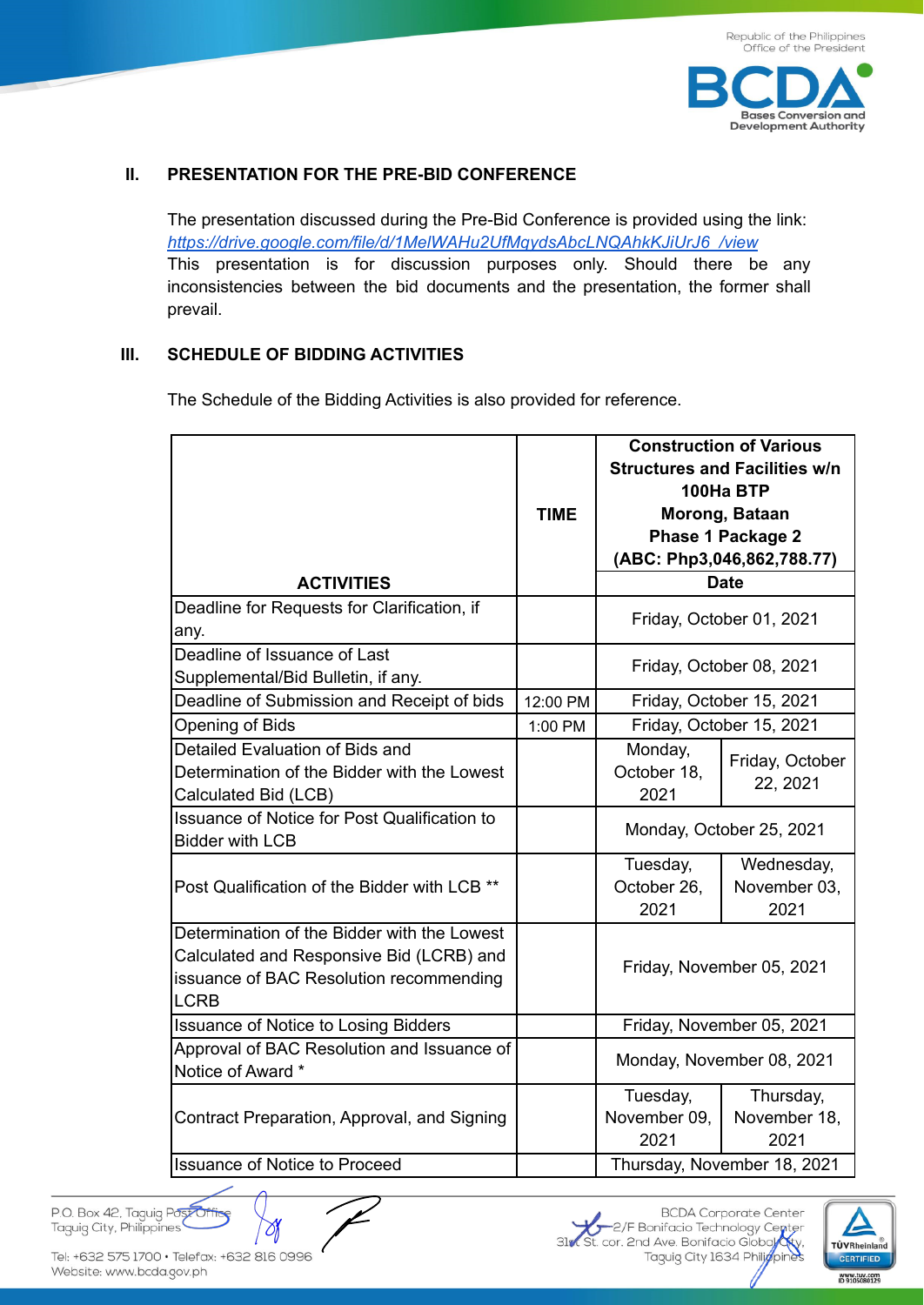

## **IV. REMINDERS**

- A. Common Reasons for Disqualification:
	- 1. Non-declaration of all ongoing contracts
	- 2. Incurring a negative slippage of at least 15% in any one project or at least 10% in each of 2 or more contracts
	- 3. Failure to present the exact equipment pledged in their bid submission due to various reasons
	- 4. Declaration of SLCC not contracted/completed
	- 5. Nomination of Key Personnel who has no valid license or does not meet the required qualifications and non-inclusion of their duly signed Curriculum Vitae in the bid submission.
	- 6. Falsification of documents in the bid submission
- B. **Receipt of Bids.** Bids must be duly received by the BAC Secretariat through manual/physical submission at the BCDA Office, BCDA Corporate Center, 2nd Floor Bonifacio Technology Center, 31st Street Corner 2nd Avenue, Crescent Parkwest, Bonifacio Global City Taguig, on or before 12:00 noon of 15 October 2021. Late bids shall not be accepted.

The bidders may submit their bid proposal before the deadline for submission of bids to avoid late submission.

- C. **Opening of Bids.** Bid Opening shall be on 15 October 2021, 1:00 PM at the BCDA Office, BCDA Corporate Center, 2nd Floor Bonifacio Technology Center, 31st Street Corner 2nd Avenue, Crescent Parkwest, Bonifacio Global City Taguig, and/or through https://zoom.us/j/93751174573?pwd=cDJtQzZlQmkxYm9ZTmdyRy9kcVRoZz 09 with Meeting ID: 937 5117 4573 and Passcode: 537211. Bids will be opened in the presence of the bidder's representative who chooses to attend the activity.
- D. To adhere to the maximum capacity required for the face-to-face conference and maintain social distancing, the Bidders are only allowed to send one (1) representative each, to assist in and witness the opening of bid proposals.
- E. **Online Payment of Bid Documents.** Bank details shall be provided upon request and bidders should provide their proof of payment through the Secretariat using the email address baci2021@bcda.gov.ph, to facilitate the coordination of the issuance of an Official Receipt.
- F. The bidder's representative should download and register in the Stay Safe Application and shall be required to present their vaccination card indicating

P.O. Box 42, Taguig Post Taguig City, Philippines